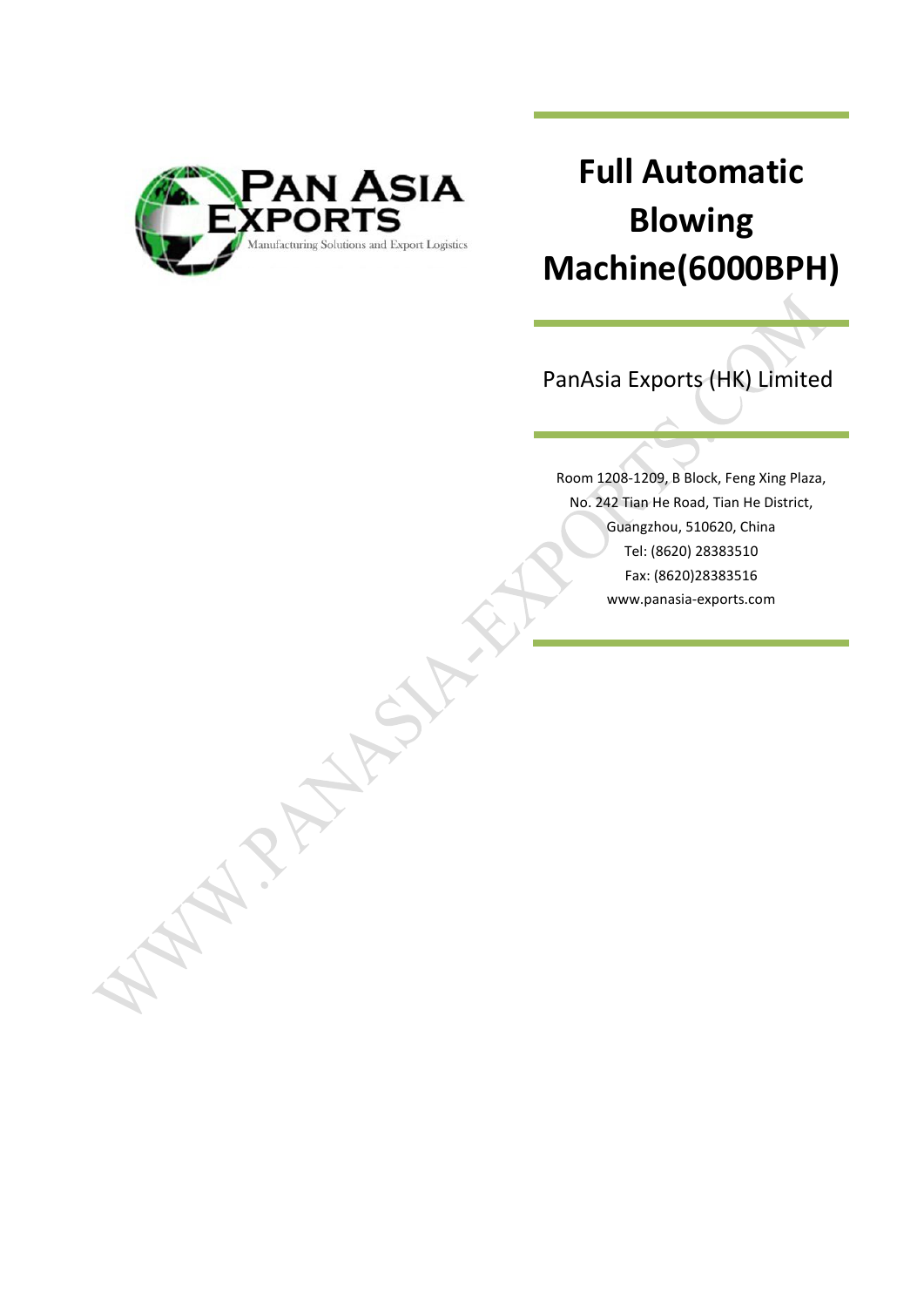## **Full- Automatic Blowing Machine(6000BPH)**

|                                          | <b>Item</b> | <b>Description</b>                 | <b>Type</b>              | <b>Unit</b> |
|------------------------------------------|-------------|------------------------------------|--------------------------|-------------|
|                                          | 1           | Automatic blowing machine          | <b>PAT-E5500</b>         | 1set        |
| Page $ 2$                                | 2           | <b>Bottle Mould</b>                | 6-cavity                 | 1set        |
|                                          | 3           | High pressure air compressor       | 1.2M <sup>3</sup> /30bar | 5sets       |
|                                          | 4           | Low pressure air compressor        | 2.2 $M^3/12$ bar         | 2sets       |
|                                          | 5           | Air filter                         |                          | 1set        |
|                                          | 6           | Air dryer                          | $6M^3/30bar$             | 1set        |
|                                          | 7           | Air receiving tank (high pressure) | 0.6/30                   | 1set        |
|                                          | 8           | Water chiller                      | HC-5ACI                  | 1set        |
| <b>Main Parameter of Blowing machine</b> |             |                                    |                          |             |

### **Main Parameter of Blowing machine**

| <b>General Information</b>  | <b>PAT-E5500</b>               |  |  |  |
|-----------------------------|--------------------------------|--|--|--|
| <b>Clamping Force</b>       | 565KN                          |  |  |  |
| <b>Clamping Stroke</b>      | 80-130mm                       |  |  |  |
| Max. Stretching Stroke      | 370mm                          |  |  |  |
| <b>Bottom Moving Stroke</b> | $0-70$ mm                      |  |  |  |
| <b>Number of Cavities</b>   | 6Cavity                        |  |  |  |
| <b>Theoretical Output</b>   | 5500BPH                        |  |  |  |
| Max. Mould Thickness        | 300mm                          |  |  |  |
| Space Between Tie Bars      | 780x380mm                      |  |  |  |
| <b>Electrical System</b>    |                                |  |  |  |
| Voltage Standard            | 380v/3PH/50Hz or special order |  |  |  |
| Number of Heating Zone      | 4Sections                      |  |  |  |
| Total Power (Full Loaded)   | <b>75KW</b>                    |  |  |  |
| Container                   |                                |  |  |  |
| Max. Container Volume       | 2.5L                           |  |  |  |
| Neck Diameter Range         | 16-38mm                        |  |  |  |
| Max. Container Diameter     | 110mm                          |  |  |  |
| Max. Container Height       | 360mm                          |  |  |  |
| Air system                  |                                |  |  |  |

*www.panasia-exports.com*